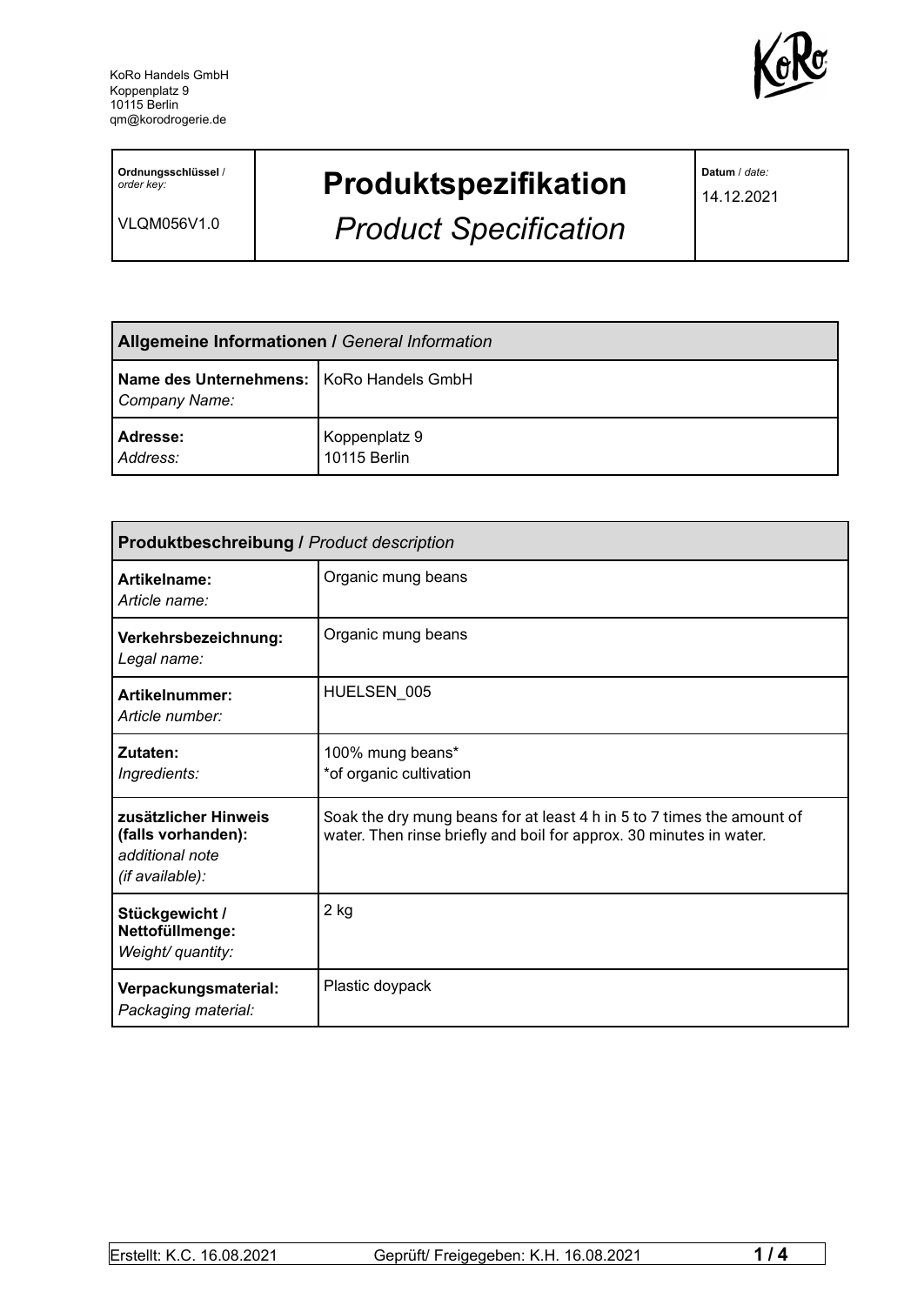

| x bio /organic (Öko-Kontrollstelle / organic control body:DE-ÖKO-006)<br><b>Besondere Eigenschaften:</b><br>Special characteristics:<br>Agriculture: $\square$ EU x non-EU<br>$\Box$ EU/ non-EU<br>fairtrade / fairtrade<br>$\perp$<br>x vegan / vegan<br>x vegetarisch / vegetarian<br>$\Box$ glutenfrei / glutenfree<br>x laktosefrei / lactose-free |
|--------------------------------------------------------------------------------------------------------------------------------------------------------------------------------------------------------------------------------------------------------------------------------------------------------------------------------------------------------|
| ohne Zuckerzusatz* / without added sugar*<br>Ш<br>andere $/$ others:<br>×.<br>ticana yan Natur aya Zuaker anthaltan (may santain ayaar naturally                                                                                                                                                                                                       |

*\*kann von Natur aus Zucker enthalten / may contain sugar naturally*

| Sensorische Beschreibung / Sensorical description |                                             |  |
|---------------------------------------------------|---------------------------------------------|--|
| Aussehen / Farbe:<br>Appearance / Colour:         | Little round beans, green with a white line |  |
| Geschmack:<br>Flavour:                            | Typical, without any off-flavour            |  |
| Geruch:<br>Odour:                                 | Typical, without any off-odour              |  |
| Konsistenz:<br>Texture:                           | Firm                                        |  |

| Nährwertangaben pro 100 g / Nutritional information per 100 g  |            |           |  |
|----------------------------------------------------------------|------------|-----------|--|
| Energie: I Energy value:                                       | 1142 / 273 | kJ / kcal |  |
| Fett: I Fat:                                                   | 1,2        | g         |  |
| Davon gesättigte Fettsäuren: I of which saturated fatty acids: | 0,3        | g         |  |
| Kohlenhydrate: I Carbohydrates:                                | 41         | g         |  |
| Davon Zucker: I Of which sugar:                                | 2,9        | g         |  |
| Ballaststoffe: / Fibre:                                        | 15         | g         |  |
| Eiweiß: / Protein:                                             | 23         | g         |  |
| Salz: / Salt:                                                  | 0,3        | g         |  |
| sonstige Angaben: / other values:                              |            | % NRV**   |  |
|                                                                |            |           |  |

*\*\*Nutritional Reference Value according to regulation (EU) Nr. 1169/2011/*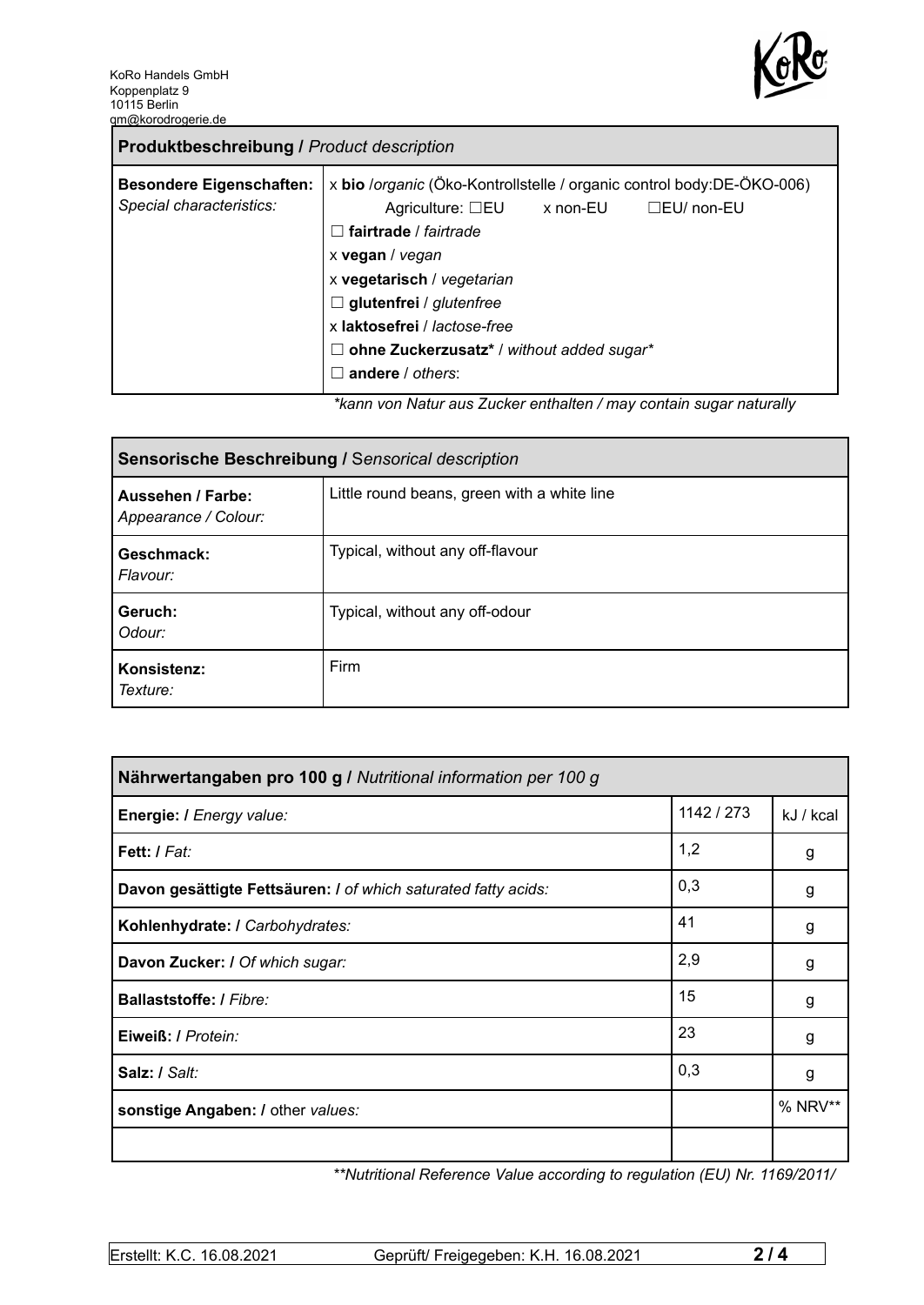

| Lagerung und Haltbarkeit / Storage and Shelf Life             |                                |
|---------------------------------------------------------------|--------------------------------|
| Optimale<br>Lagerungsbedingungen:<br>Storage recommendations: | Store in a cool and dry place. |
| <b>Mindesthaltbarkeit:</b><br>Expected shelf life:            | 12 months                      |

## **Allergenkennzeichnung gemäß LMIV 1169 / 2011 /** *Allergen Declaration according to EU Regulation 1169 / 2011*

**Legende:** *Key*

*a.* **Allergen ist in der Rezeptur enthalten /** *Allergen contained in recipe*

- *b.* **Risiko der Kreuzkontamination ist möglich /** *Possible risk of cross contamination*
- **c. Allergen ist in der Rezeptur nicht enthalten /** *Allergen not contained in recipe*

|                                                     | a              | b             | C |
|-----------------------------------------------------|----------------|---------------|---|
| Glutenhaltiges Getreide / gluten-containing cereals | П              | $\mathcal{L}$ | X |
| Krustentiere / Crustaceans:                         | - 1            |               | X |
| Ei / Egg                                            |                |               | X |
| Fisch / Fish                                        |                |               | X |
| Soja / Soy                                          |                |               | X |
| Milch (Laktose) / Milk (lactose)                    |                |               | X |
| Erdnüsse / Peanuts                                  | $\perp$        | $\mathsf{x}$  | □ |
| Andere Schalenfrüchte*** / Other edible nuts***     | П              | X             | П |
| Sellerie / Celery                                   | $\blacksquare$ | $\mathsf{L}$  | X |
| Senf / Mustard                                      | $\perp$        | П             | X |
| Sesam / Sesame                                      | - 1            | X             | □ |
| Schwefeldioxid und Sulphite / Sulphur dioxide       |                |               | X |
| Lupinen / Lupin                                     |                |               | X |
| <b>Weichtiere / Molluscs</b>                        |                |               | X |

## **\*\*\* Mandeln /** *Almonds***, Haselnüsse /** *Hazelnuts***, Walnüsse /** *Walnuts***, Cashewnüsse /** *Cashews***, Pecannüsse,** *Pecans,* **Paranüsse /** *Brazil nuts***, Pistazien /** *Pistachios***, Macadamianüsse /** *Macadamia nuts*